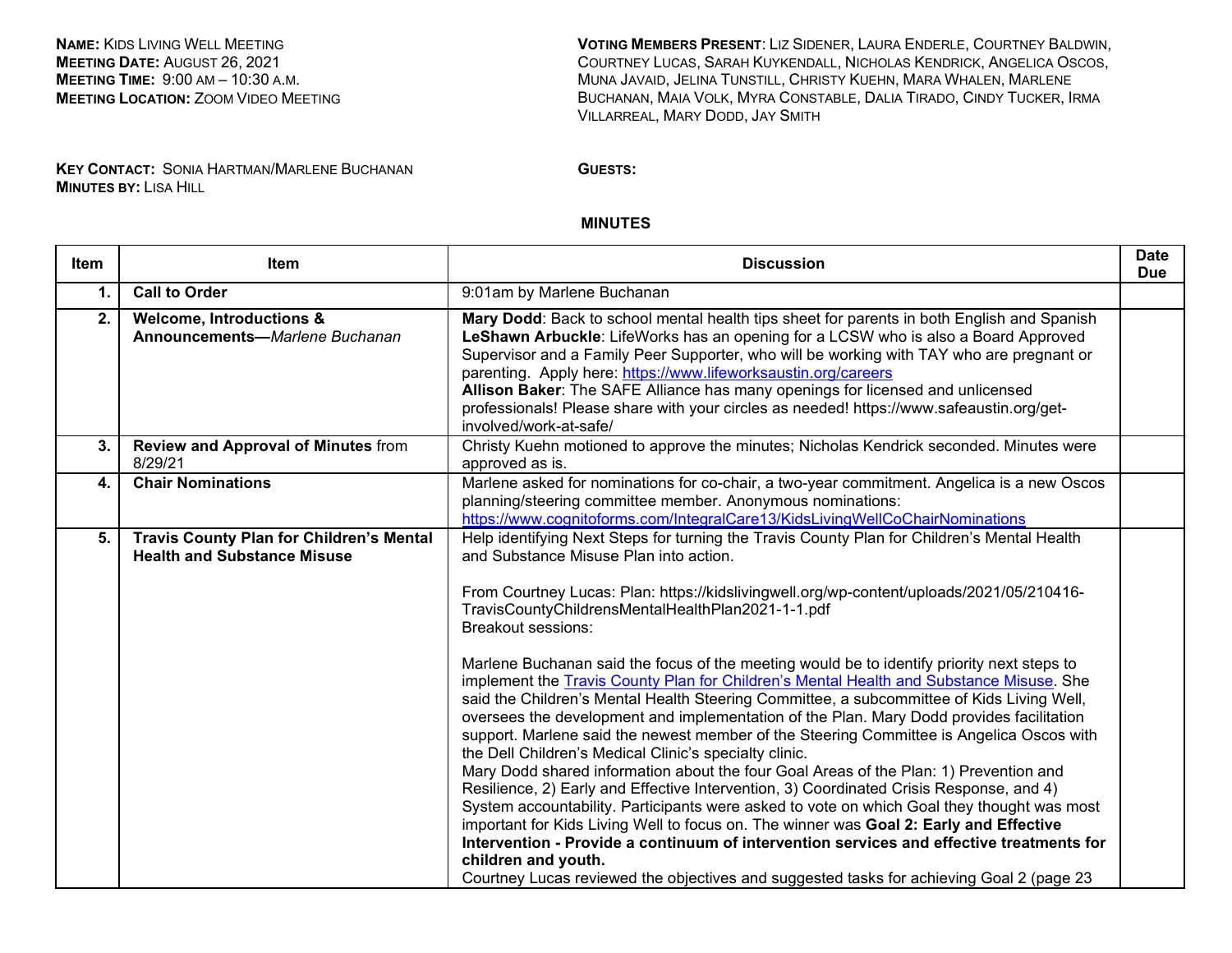| of the Plan). She gave time for people to read the information and then invited participants to                                                              |
|--------------------------------------------------------------------------------------------------------------------------------------------------------------|
| vote on which objective they thought was most important. Two objectives received the<br>highest number of votes -                                            |
| Objective 1: Encourage effective collaboration between schools and community providers to                                                                    |
| connect children and youth to mental health and substance use disorder treatment.                                                                            |
| Objective 4: Address racial and geographic disparities in service accessibility and outcomes.                                                                |
| Break out groups were created for both of the objectives with the most votes and participants                                                                |
| were invited to choose the one they would like to work on. Once in a breakout group,                                                                         |
| participants decided which Task they wanted to focus on. Following are the notes from the                                                                    |
| three breakout groups.<br>Breakout 1, Muna Javaid facilitator. Objective 1: Encourage effective collaboration                                                |
| between schools and community providers to connect children and youth to mental                                                                              |
| health and substance use disorder treatment. Task 3: Support the efforts of schools to                                                                       |
| develop training and policies addressing mental health and substance use, as                                                                                 |
| specified by the Texas Legislature.                                                                                                                          |
| 1. What are the steps needed to accomplish this task?                                                                                                        |
| a. Identify legislative items, what passed                                                                                                                   |
| b. What funding has been allocated to legislative items                                                                                                      |
| c. What are the current efforts by schools, where do they need training, where                                                                               |
| do they need support                                                                                                                                         |
| d. Exploring evidence based trainings and using funding to support them                                                                                      |
| e. Utilizing existing community resources -- school counselors have large                                                                                    |
| caseloads, partnerships and community provider collaborations would be                                                                                       |
| helpful to schools. Having a list of providers and what services they offer                                                                                  |
| would be helpful to schools                                                                                                                                  |
| Identify which schools will receive services (public, charter, etc) They have                                                                                |
| varying needs.                                                                                                                                               |
| Utilize an MOU -- allows for streamlined communication, bypasses a lot of<br>g.                                                                              |
| barriers in this process                                                                                                                                     |
| Difficult to find counselors in treating IDD, Autism, need specialized services.<br>h.                                                                       |
| Identify training programs that specialize training for treating IDD/Autism<br>Τ.                                                                            |
| population. How to adjust services based on diagnosis.                                                                                                       |
| SEL and schools, increased protective factors for SUD, program called<br>j.<br>Resilient Scholars Program, goes into schools for 2yrs and does trainings.    |
|                                                                                                                                                              |
| See lower rates in SUD, drop out rates, etc.                                                                                                                 |
| k. Policies, what are needed, what is doable under lege? Identify that.<br>Who has the expertise, skills, and/or responsibility to implement the task?<br>2. |
| a. Schools are the experts! They know what barriers/gaps exist. Listening to                                                                                 |
| them is important.                                                                                                                                           |
| i. Teachers and administrators                                                                                                                               |
| b. Utilize Education Service Centers, they already provide trainings.                                                                                        |
|                                                                                                                                                              |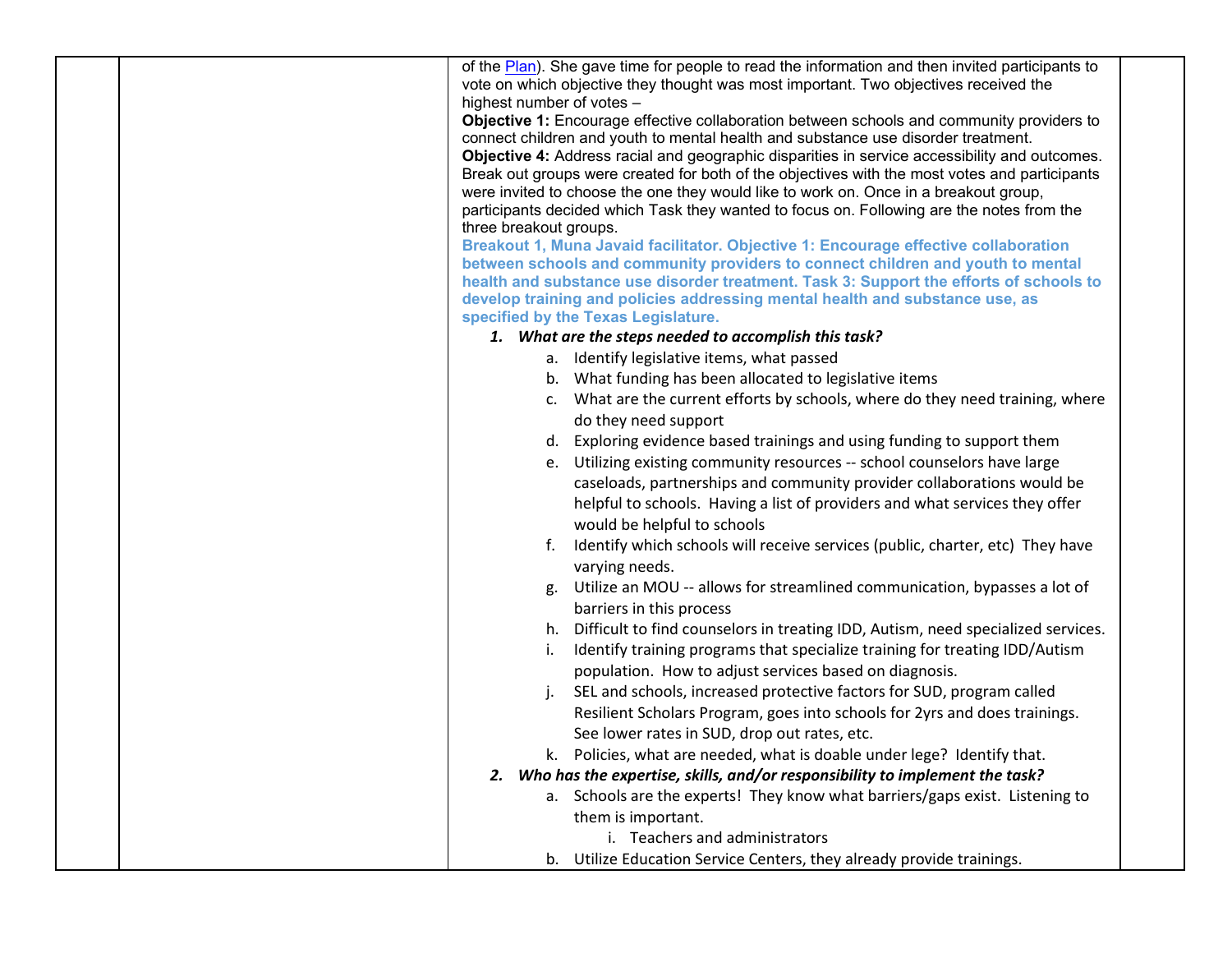|    | c. Students - asking what their needs are, what they would find helpful                                          |  |
|----|------------------------------------------------------------------------------------------------------------------|--|
|    | d. Community providers have expertise and skills to assist schools                                               |  |
|    | e. Parents/families                                                                                              |  |
|    | f. Parent-teacher organizations on national and local levels                                                     |  |
|    | g. Vela program that helps families/schools on what was passed in the lege,                                      |  |
|    | decode lege verbiage, interpretation of language etc.                                                            |  |
| 3. | What specific resources would it take to implement this task?                                                    |  |
|    | a. Buy-in from schools, trainings are big commitments. Teachers are already                                      |  |
|    | overworked. Find ways to get them involved by asking schools what they                                           |  |
|    | need, rather than coming in and telling them what they aren't doing. Will                                        |  |
|    | be a culture shift/change in thinking.                                                                           |  |
|    | b. Funding!                                                                                                      |  |
|    | c. Adding to current curriculum (MOU would help in this). Easier to tackle                                       |  |
|    | when you feel you're part of a system.                                                                           |  |
|    | d. Time to break stigma around MH/SUD with public schools, particularly in                                       |  |
|    | IDD. Recognizing trauma/SUD rather than focusing on "behavior"                                                   |  |
|    | e. Assessment/score, a way to track progress, with teachers AND students.                                        |  |
|    | Notice changes in culture of school?                                                                             |  |
|    | 4. Discussion, Other?                                                                                            |  |
|    | a. A lot of children have Medicaid or un-insured, not private insurance. Having                                  |  |
|    | a list of MH providers and crisis resources would be helpful to parents.                                         |  |
|    | Breakout 2, facilitator Laura Enderle. Objective 1: Encourage effective collaboration                            |  |
|    | between schools and community providers to connect children and youth to mental                                  |  |
|    | health and substance use disorder treatment. Task 1. Support the expansion of                                    |  |
|    | school-based mental health care services, especially in geographic areas where<br>access to services is limited. |  |
|    | 1. What are the steps needed to accomplish this task?                                                            |  |
|    | a. Normalizing social and emotional needs                                                                        |  |
|    | b. Develop skills of youth and families to enable ability to discuss                                             |  |
|    | c. Group leads to conversation                                                                                   |  |
|    |                                                                                                                  |  |
|    | d. Defining what Socio-emotional means for the families and individualizing it                                   |  |
|    | for practice and families                                                                                        |  |
|    | e. Training for school and families - train everyone                                                             |  |
|    | f. Training what next steps to take for families                                                                 |  |
|    | g. What is school climate and how it is different must inform the training and                                   |  |
|    | address the needs specifically                                                                                   |  |
|    | h. Collaborate with community and resources and allow it to include on                                           |  |
|    | campus supports                                                                                                  |  |
|    | i. Collaborate with other organizations or administrators in the school and                                      |  |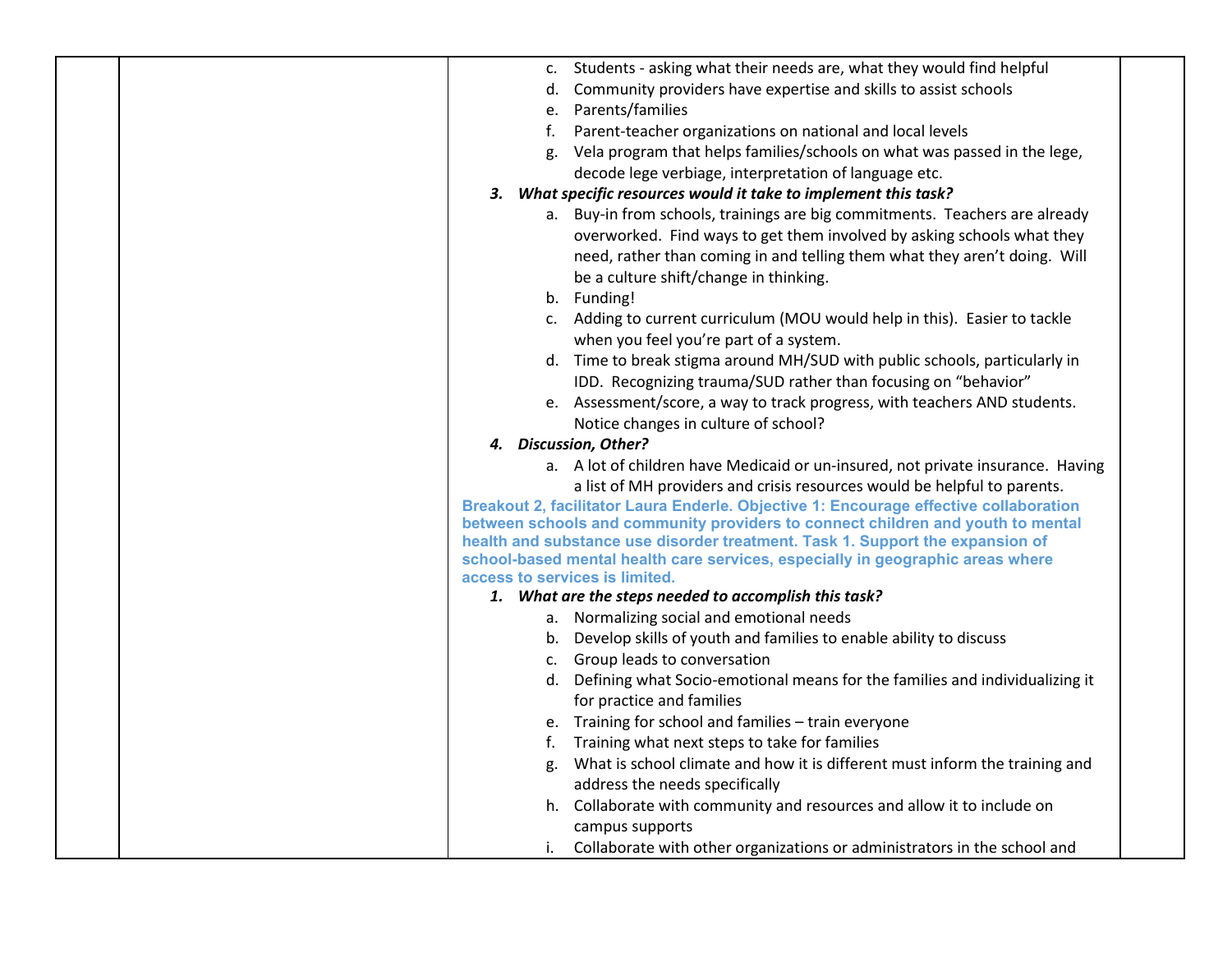| connect to support additional support. Cold calling to parent support           |  |
|---------------------------------------------------------------------------------|--|
| specialists                                                                     |  |
| Multi calls prior to going to the schools - what is happening.                  |  |
| k. Needs to do a community agreement, MOU for specific schools, KIPP has        |  |
| additional processes, fingerprinting                                            |  |
| First Yr. is longer process. Just preparing as they go                          |  |
| m. Prevention work in response - how can we be proactive rather than            |  |
| reactive. They don't reach out prior to something happening                     |  |
| n. Training to administrator to be proactive knowing the signs and who is out   |  |
| there to do this type of work                                                   |  |
| o. The convo continues as developing the initial contact                        |  |
| 2. Who has the expertise, skills, and/or responsibility to implement the task?  |  |
| a. Integral Care has MOUs with 4 school districts to provide onsite services.   |  |
| Mental health first aid which goes to all districts, Suicide prevention,        |  |
| Gramercy has AISD contract.                                                     |  |
| b. CIS, Gear-up, Integral Care prevention program, Phoenix house                |  |
| c. Local providers those in this breakout                                       |  |
| 3. What specific resources would it take to implement this task?                |  |
| a. Communication and connection with the schools. The point person in each      |  |
| school                                                                          |  |
| b. More trained professionals there is so much need. Prevention, socio-         |  |
| emotional understanding and sessions in how kids can cope with stress and       |  |
| anxiety.                                                                        |  |
| c. Health professionals, police officers, experts talking about consequences is |  |
| needed in schools.                                                              |  |
| d. Prevention dollars are needed- a RFP for one group of people do              |  |
| prevention. Right now, everything is fragmented                                 |  |
| e. Capacity is needed                                                           |  |
| f. Youth Peer Support specialists need to be involved                           |  |
| g. Pal program - is a great program older kids get college credit               |  |
| Breakout 3, Angelica Oscos facilitator. Objective 4: Address racial and         |  |
| geographic disparities in service accessibility and outcomes. Task 1:           |  |
| Support the expansion of school-based mental health care services,              |  |
| especially in geographic areas where access to services is limited.             |  |
| 1. What are the steps needed to accomplish this task?                           |  |
| a. Meet with each school, within every school district                          |  |
| i. make sure there is a mental health center on each campus                     |  |
| ii. ID - who would be the mental health providers (funding/                     |  |
| coordination (space))                                                           |  |